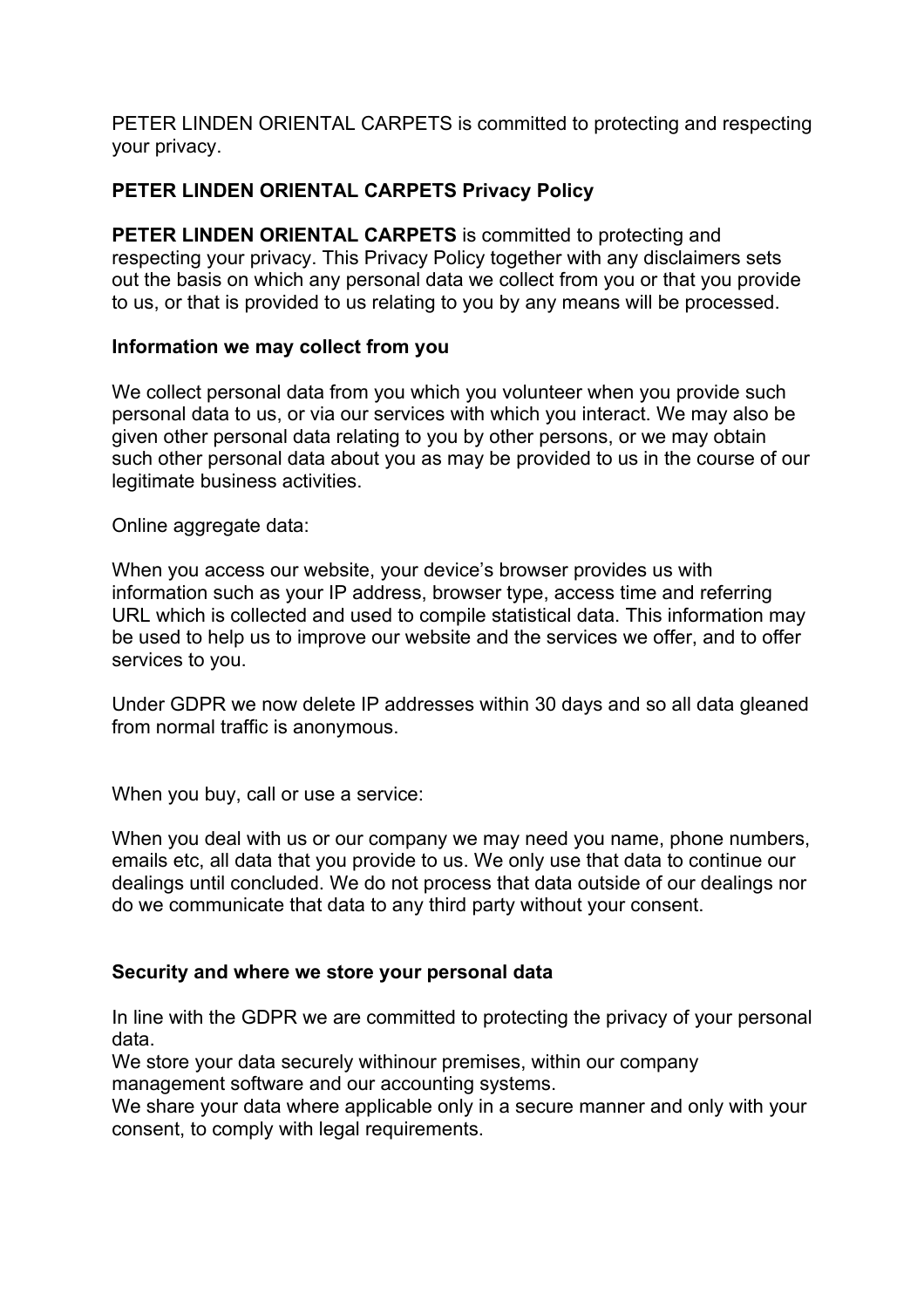### **Uses made of your personal data**

We may use your data to send you information relating to our services, events and products which may be of interest to you. If you do not want us to use your data in this way, please notify us to that effect. Also to carry out our obligations arising from any contracts entered into between you and us.

We keep your Data for varying periods according to our **Data Retention Schedule** and in line with relevant legislation and recommendations.

#### **Links to other sites**

Our website may, from time to time, contain links to and from other websites. If you follow a link to any of those websites, please note that those websites have their own privacy policies and that we do not accept any responsibility or liability for those policies. Please check those policies before you submit any data to those websites.

#### **Protection of the privacy of personal information**

In order to protect the privacy of personal information, PETER LINDEN ORIENTAL CARPETS takes all due care to protect personal information it holds from any loss, unauthorised access, modification, use, disclosure and disposal

• has in place a **Data Protection Breach Policy** which will be used to investigate fully any potential data protection breaches

• has in place appropriate staff training to ensure that all staff involved in processes which handle personal information are aware of their responsibilities in relation to the safeguarding and handling of personal information

• only uses personal data for the purposes for which it was collected.

• is subject to the Data Protection Acts 1988 and 2003

• is subject to the Freedom of Information Act 2014

## **Your rights**

As an individual, under EU law you have certain rights to apply to us to provide information or make amendments to how we process data relating to you. These rights apply in certain circumstances and are set out below: -

1. The right to access data relating to you ('access right').